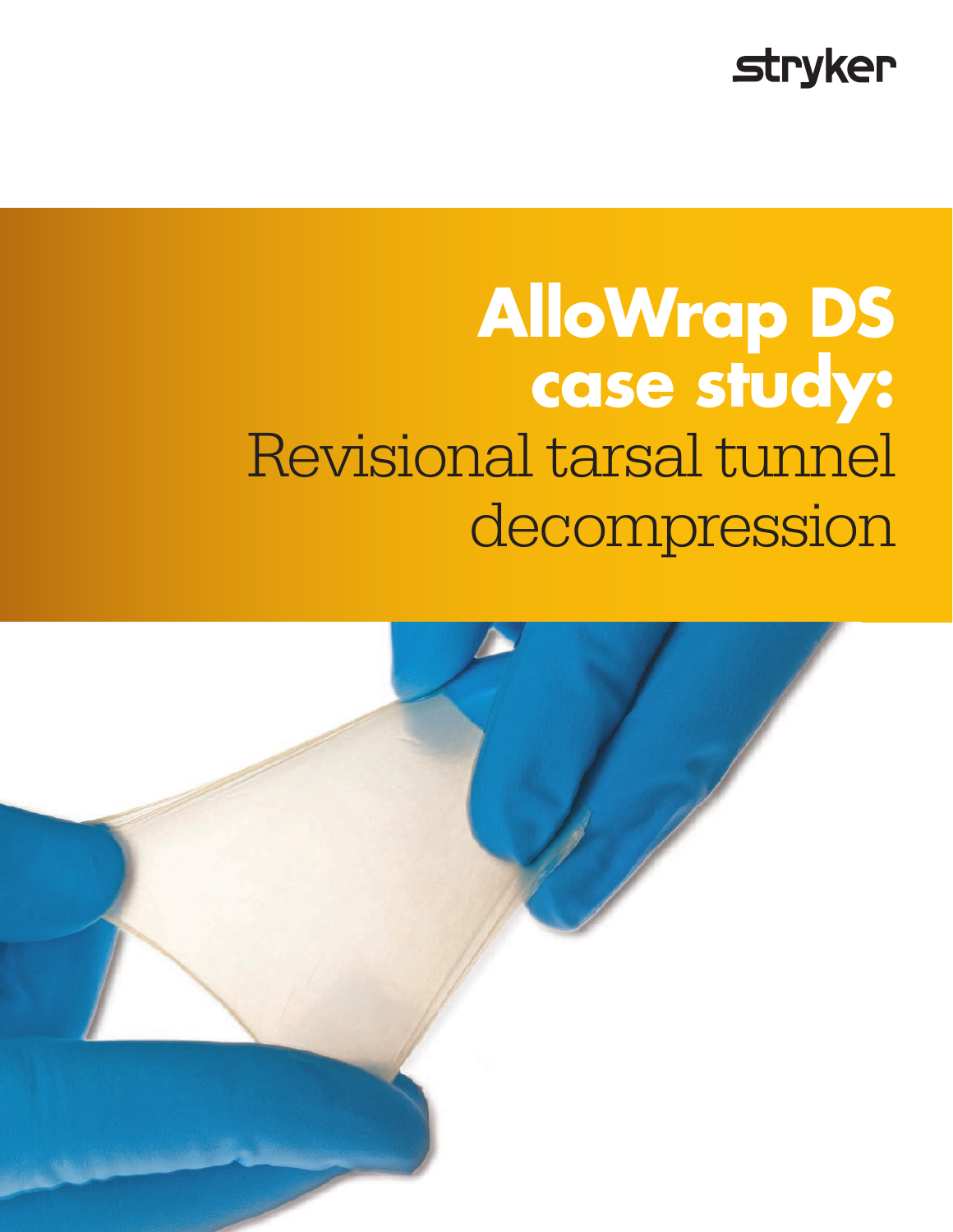### A review by Matthew D. Hinderland, DPM<sup>A</sup>, Alan Ng, DPM, FACFAS<sup>B</sup>

#### **Abstract**

Tarsal tunnel revision surgery has significantly worse outcomes than primary tarsal tunnel decompressions.<sup>5</sup> One of the reasons for failed initial tarsal tunnel decompression may be excessive external scarring around the nerve. We present a case of revisional tarsal tunnel decompression where the initial failure was thought to be from excessive external scarring. At five month follow-up after the revision surgery, the patient had complete resolution of symptoms with the use of AlloWrap DS.

#### **Introduction**

Tarsal Tunnel Syndrome (TTS) is an entrapment neuropathy of the tibial nerve at the tarsal tunnel. The cause of TTS may be intrinsic or extrinsic compression of the tibial nerve. Bony deformity caused by the fracture of talus or calcaneus, post-traumatic fibrosis, hypertrophy of the abductor hallucis, hindfoot valgus deformity, ganglion cyst, talocalcaneal coalition, varicosities, lipomas, neurilemomas, and synovitis have all been reported as causes of TTS.1,2 "Clinical history and physical examination are typically more helpful than electrodiagnostic studies in determining the extent and location of the tibial nerve irritation following previous tarsal tunnel decompression surgery."<sup>3</sup>

"Reasons for failure of an initial tarsal tunnel decompression may include: inadequate release due to a lack of understanding of the anatomy involved, failure to execute the release properly, bleeding with subsequent scarring, damage to the nerve or its branches in the course of the release,

persistent hypersensitivity of the irritated nerve, and intrinsic damage to the nerve initially."<sup>4</sup>

"Failed TTS surgeries are better prevented than treated because outcomes for revision procedures are significantly worse than for primary procedures."<sup>5</sup> Treatment of the scarred nerve frequently yields unpredictable results. The tibial nerve elongates an average of 5.9mm in hyperpronating feet and an average of 3.4mm even when pronation is controlled.<sup>6</sup> "Neurolysis may be of temporary benefit, but recurrent scarring leads to return of the neuropathic pain. The pain from extraneural scarring may result from several different mechanisms: impairment of epineural blood flow leading to nerve ischemia, circumferential scarring causing a mechanical constriction of the nerve, and adhesions prohibiting gliding of the nerve."<sup>7</sup>

We present a case of revisional tarsal tunnel decompression where the initial failure was thought to be from



Figure 1 - AlloWrap DS

Address correspondence to: Alan Ng, DPM, FACFAS, Highlands-Presbyterian St. Luke's Podiatric Medicine and Surgery Program, Presbyterian St. Luke's Medical Center.

- Contact: ang@advancedortho.org. 303-344-9090. 8101 E. Lowry Blvd, Suite 230, Denver, CO 80230 A. Highlands-Presbyterian St. Luke's Podiatric Residency Program, Presbyterian St. Luke's Medical Center, Denver, CO.
	- B. Advanced Orthopedic and Sports Medicine Specialists, Denver, CO, Highlands-Presbyterian St. Luke's Podiatric Medicine and Surgery Program, Presbyterian St. Luke's Medical Center Denver, CO.

Financial Disclosure: The authors have received financial compensation from AlloSource for preparation of this case report.

excessive external scarring. At the five month follow-up, the patient had complete resolution of symptoms after the revision surgery with the use of AlloWrap DS (Figure 1).

#### **Case presentation**

A 61 year old female presented with radiating pain from the left posteriormedial ankle that extended along her plantar foot to all five toes. The pain was worse with weight bearing and orthotics offered no relief of the symptoms. On physical exam, the patient had a positive Tinel's sign over the tibial nerve. There was no palpable mass over the tarsal tunnel. The radiating pain could also be worsened by placing a valgus stress on the rearfoot.

Past surgical history included an open plantar fasciotomy performed on the same foot two years earlier. The patient had no known drug allergies and denied tobacco, alcohol, and illicit drug use.

The patient had an MRI that was positive for a space occupying lesion in the tarsal tunnel. The MRI was read as a likely ganglion cyst, originating from the tendon sheath of the flexor hallucis longus tendon. She also had electromyography and a nerve conduction study performed that was positive for TTS.

The patient underwent an open tarsal tunnel decompression with excision of the ganglion cyst, which appeared to originate from the flexor hallucis longus tendon. The laciniate ligament was completely released and the medial and lateral plantar nerves were released distally by opening the porta pedis. The medial calcaneal nerve was also identified and released distally. The entire decompression was performed under loupe magnification. The deep layers were left open and only the skin was closed. The patient was non-weight bearing for two weeks and then progressed to full weight bearing over the next two weeks. The patient was placed on Pregabalin postoperatively for three months, and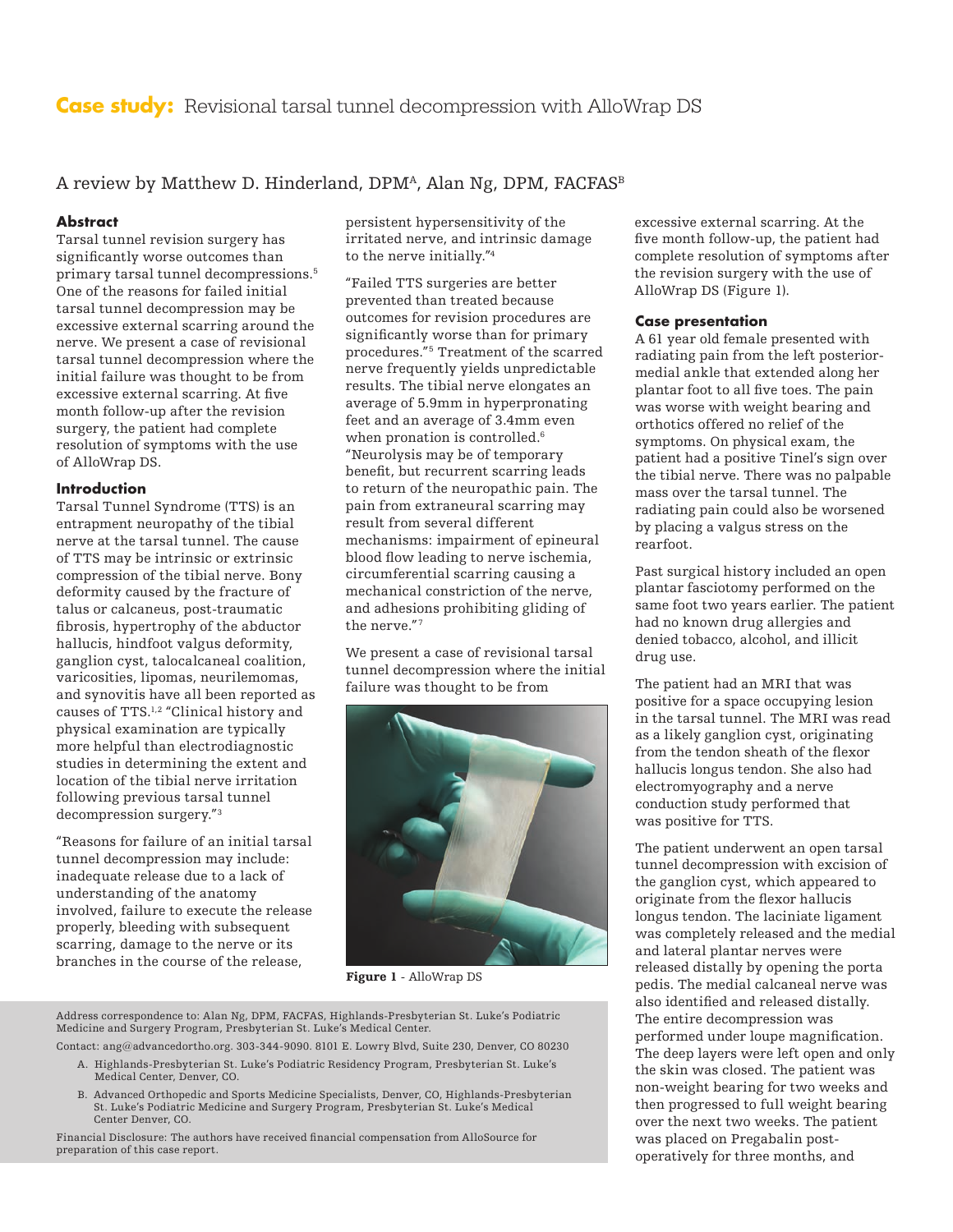## **stryker**



Figure 2 - AlloWrap DS being placed around the tibial nerve.

started physical therapy at five weeks post-operatively. Ten weeks after the surgery, the patient began having increasing symptoms consistent with recurrent TTS. She was found to have a thickened, immobile cicatrix over the surgical incision, and the patient was sent back to physical therapy for manual mobilization of the scar tissue. The patient continued to have paresthesias radiating distally from her tarsal tunnel and a positive Tinel's sign over her tibial nerve for the next six months after the initial surgery. She had a repeat MRI six months postoperatively that showed no recurrence of the soft tissue mass and no space occupying lesion. The patient also had repeat electromyography and nerve conduction studies that were normal. The patient had a diagnostic and therapeutic kenalog and local anesthetic injection in the tarsal tunnel seven months after the initial surgery to see if it would provide relief. This injection provided temporary pain relief, but her symptoms recurred within one week. It was therefore recommended the patient have a repeat tarsal tunnel decompression, and AlloWrap DS be used around the tibial nerve to provide a protective barrier.

The patient underwent a revision tarsal tunnel decompression eight months after the initial operation. After all scar tissue had been excised and a complete tarsal tunnel decompression had been performed, AlloWrap DS was trimmed



Figure 3 - Final picture of tibial nerve wrapped with AlloWrap DS with Monocryl sutures in place

to the appropriate length and placed around the tibial nerve circumferentially (Figure 2). The tissue was then secured with a 6.0 monocryl running suture with care taken to not pass the needle through the nerve itself (Figure 3). Two additional smaller pieces of AlloWrap DS were placed around the medial and lateral plantar nerve branches, respectively, and secured in a similar fashion.

Post-operatively, the patient was non-weight bearing for two weeks, and the patient started physical therapy at three weeks. The patient had complete resolution of the paresthesias on her first post-operative visit, which continued through her five month follow-up.

#### **Discussion**

Barrier wrapping is a technique that is commonly used to prevent external scarring of nerves and adherence to adjacent tissue. The barrier would ideally be inert so as to not incite an inflammatory response. It would also be a substance that decreases nerve scarring, does not constrict and thus compress the nerve, which may improve nerve gliding.8 Traction neuritis and pain typically results if external scarring occurs around a nerve. Nerves are frequently surrounded by loose adipose tissue in the natural state. Many different substances may be used to surround nerves such as fat, fascia, collagen,

gelatin, decalcified bone, blood vessels, cartilage, muscle, polyglactin, rubber, silicone tubing, and silastic sheeting. However, "many of these materials block nerve neovascularization and cause edema and fibrosis, and in some cases degraded." 7 A recent report on allograft and autograft vein wrappings for scarred nerves yielded 79.6% good or excellent results.<sup>7</sup> However, allograft veins were associated with an increased risk of infection.<sup>7</sup> Intraneural scarring was also associated with a higher rate of failure.<sup>7</sup> Barker et al. reported on 44 patients who had revision tarsal tunnel surgery without barrier wrapping.9 Their results in terms of patient satisfaction showed that 13% of patients had fair results, while 9% had poor results.9 Another study on tarsal tunnel revision surgery showed that (4 out of 13) patients with encasement of the tibial nerve in scar tissue and an adequate distal release at the previous tarsal tunnel surgery did poorly overall.<sup>3</sup>

AlloWrap DS is a human amniotic membrane designed to provide a biologic barrier following surgical repair. AlloWrap DS is a double-sided membrane with two layers of amniotic tissue oriented with the epithelial layers facing outwards. The tissue is packaged wet, as opposed to several other products, so no rehydration is required. It offers a thin, strong membrane that conforms around tissues and may be positioned with or without suturing. Clinically, amniotic tissue is immune privileged, and remains in the surgical site greater than eight weeks.10,11 AlloWrap DS has several advantages over autograft tissue, including its availability in various diameters and quantities and the avoidance of potential donor site morbidity and scarring.

Human amniotic tissue has been used in different surgical procedures to prevent adhesions. In both ovine and canine spinal laminectomy models, human amniotic membranes were found to decrease adhesions to the underlying dura.11,12 In 2011, Meng investigated the use of human amniotic membranes to wrap sciatic nerves in a rat model and found that the membrane